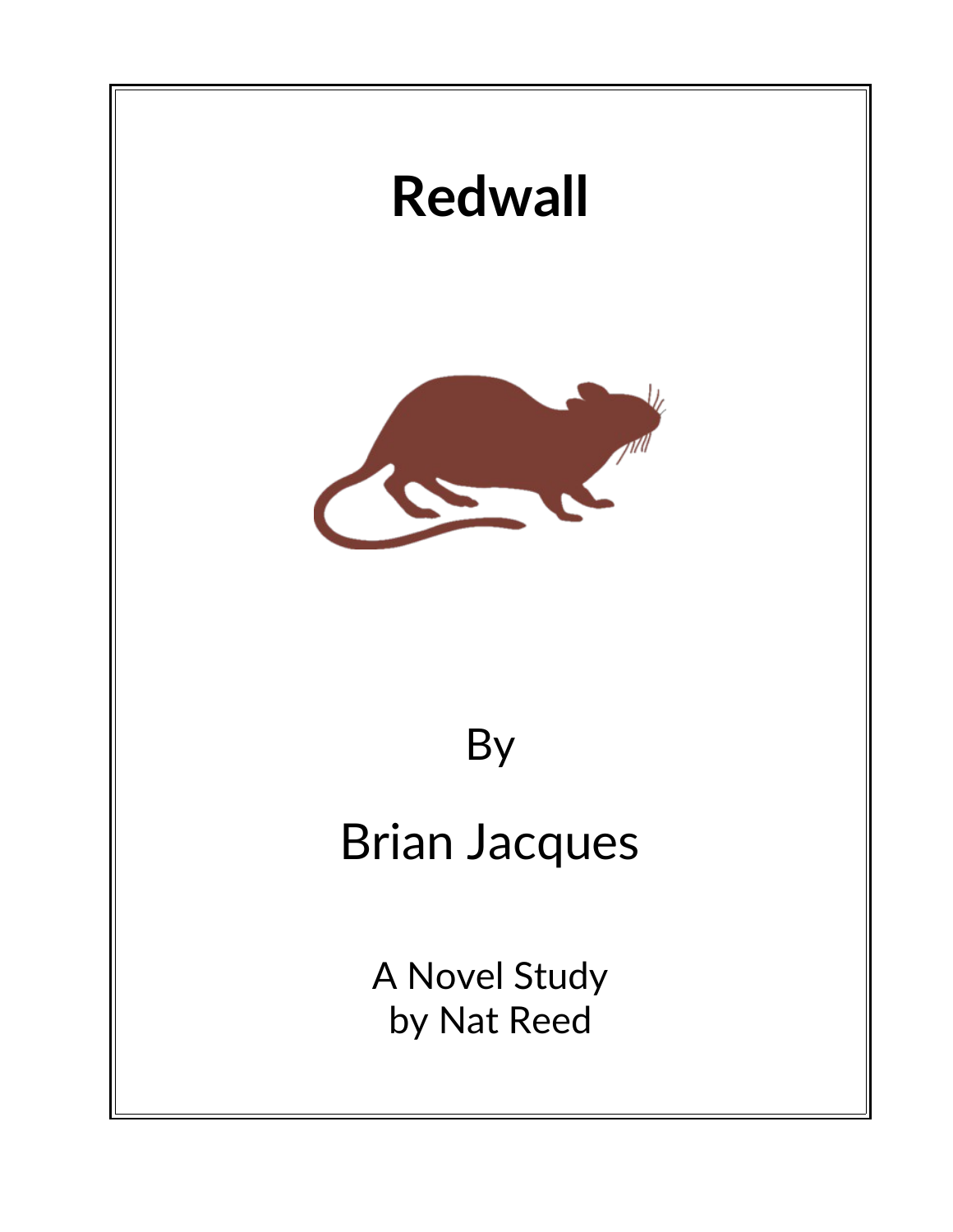By Brian Jacques



**Table of Contents**

| <b>Suggestions and Expectations</b> |    |
|-------------------------------------|----|
|                                     |    |
| List of Skills                      | 4  |
| Synopsis / Author Biography         | 5  |
| <b>Student Checklist</b>            | 6  |
| Reproducible Student Booklet        |    |
| <b>Answer Key</b>                   | 87 |

**About the author:** Nat Reed was a member of the teaching profession for more than 35 years. He was a full-time instructor at Trent University in the Teacher Education Program for nine years. For more information on his work and literature, visit [novelstudies.org.](http://www.novelstudies.org/)

> Copyright © 2013 Nat Reed Revisions Completed in 2022 All rights reserved by author. Permission to copy for single classroom use only. Electronic distribution limited to single classroom use only. Not for public display.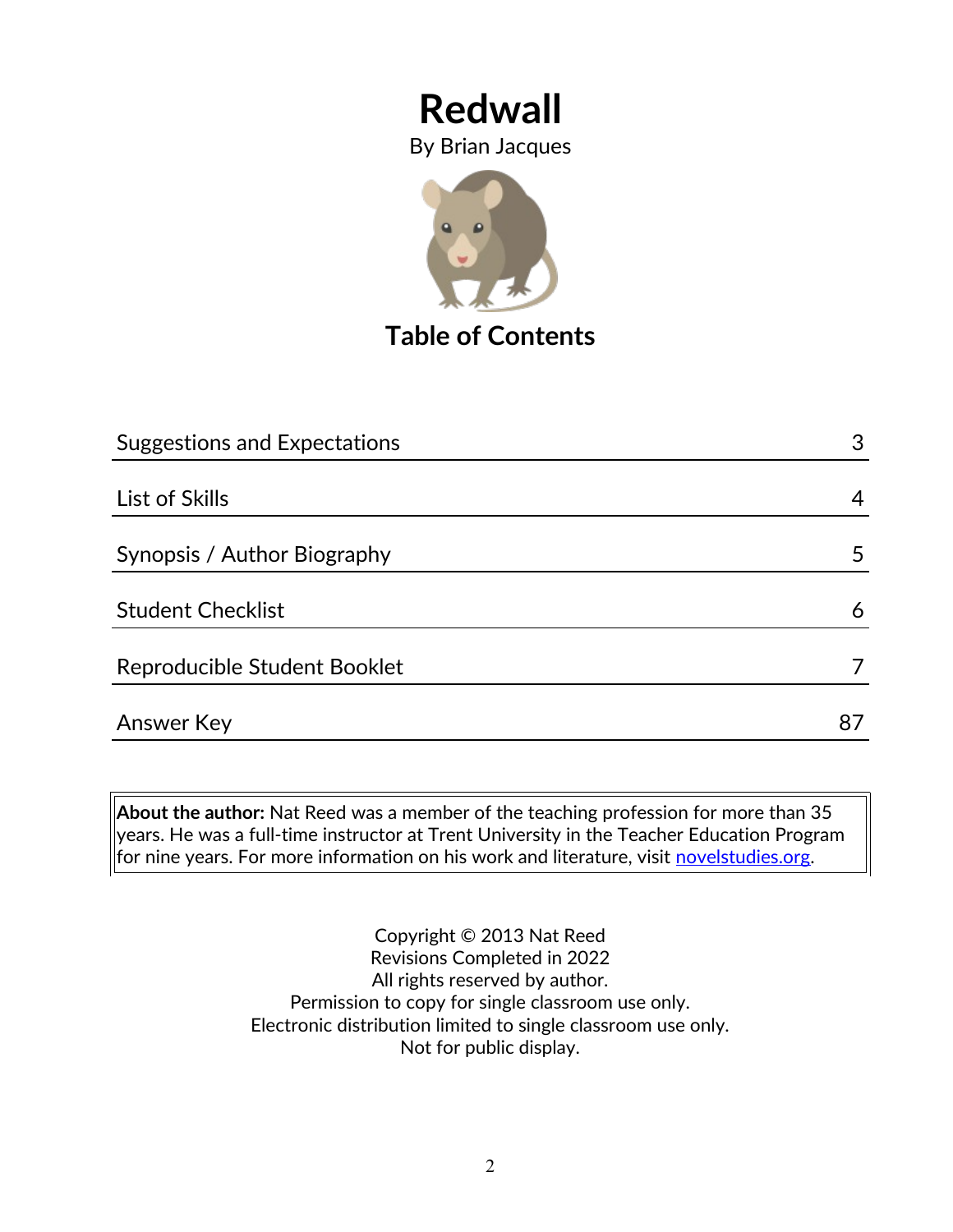By Brian Jacques



### **Suggestions and Expectations**

This 93 page curriculum unit can be used in a variety of ways. Each chapter of the novel study focuses on four or five chapters of *Redwall* and is comprised of these activities:

- 1. Before You Read
- 2. Vocabulary Building
- 3. Comprehension Questions
- 4. Language and Extension Activities

A **portfolio cover** (p.7) as well as a **Checklist** (p.6) are included so that students may track of their completed work.

#### **Every activity need not be completed by all students.**

#### **Links with the Common Core Standards (U.S.)**

Many of the activities included in this curriculum unit are supported by the Common Core Standards. For instance the *Reading Standards for Literature, Grade 5*, makes reference to

a) determining the meaning of words and phrases. . . including figurative language;

- b) explaining how a series of chapters fits together to provide the overall structure;
- c) compare and contrast two characters;
- d) determine how characters … respond to challenges;
- e) drawing inferences from the text;
- f) determining a theme of a story . . . **and many others.**

**Themes** and **topics** which may be taught in conjunction with the novel include courage, loyalty to one's principles and friends, good versus evil, the importance of friends and family, perseverance and personal growth, overcoming difficulty.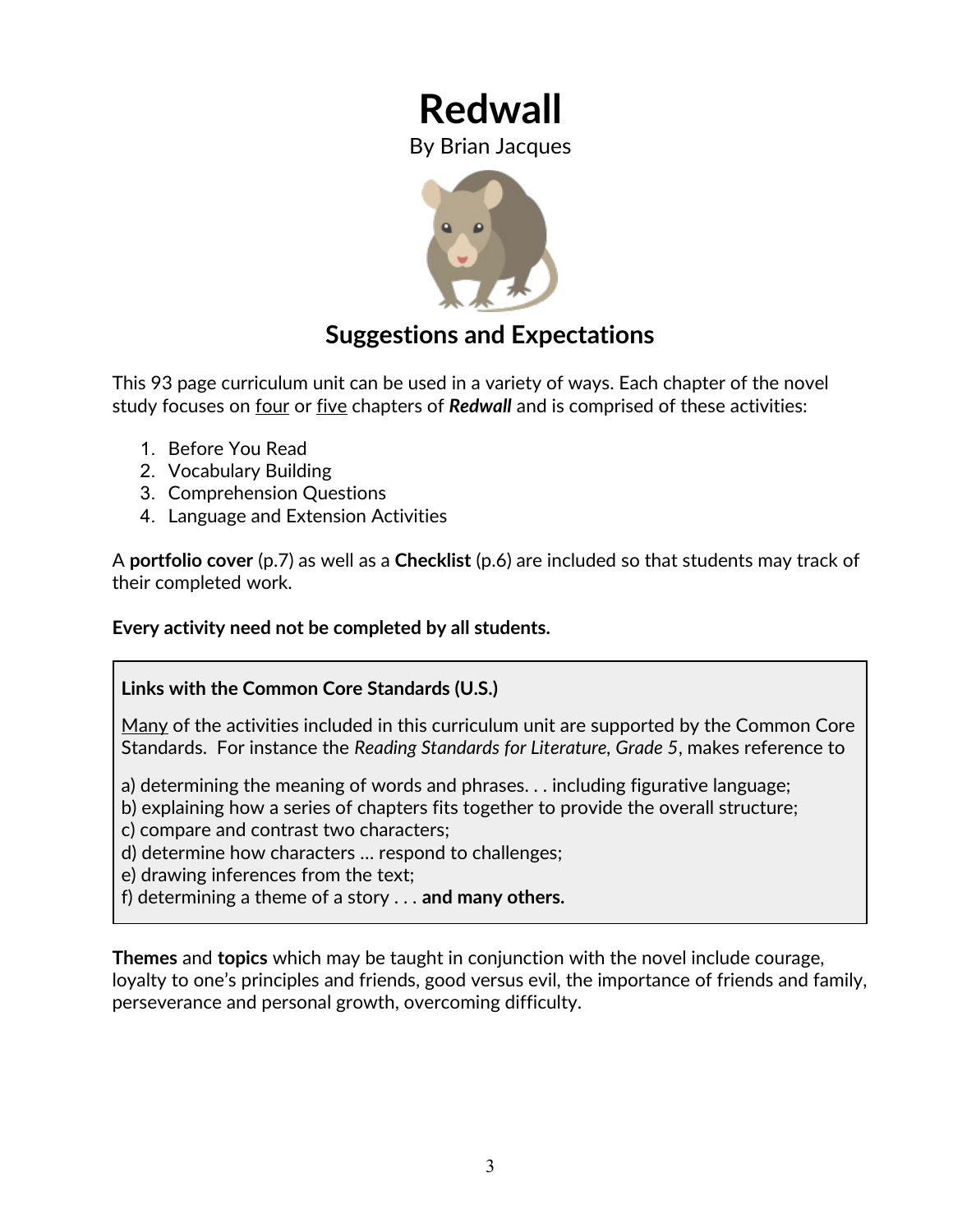By Brian Jacques

## **List of Skills**

#### **Vocabulary Development**

- 1. Locating descriptive words/phrases 8. Use of singular / plural nouns
- 2. Listing synonyms/homophones 9. Listing compound words
- 3. Identifying/creating *alliteration* 10. Identifying parts of speech
- 4. Use of capitals and punctuation 11. Determining alphabetical order
- 
- 
- 

#### **Setting Activities**

1. Summarize the details of a setting

#### **Plot Activities**

- 
- 2. Identify conflict in the story 4. Five W's Chart

#### **Character Activities**

- 
- 

#### **Creative and Critical Thinking**

- 
- 
- 3. Write a letter to a friend 7. Write a book review
- 4. Complete an Observation Chart 8. Complete a KWS Chart

#### **Art Activities**

- 
- 
- 3. Design a brochure
- 
- 
- 
- 
- 5. Identifying syllables 12. Identification of root words
- 6. Identify *anagrams* 13. Identify/create *similes*
- 7. Identify *personification* 14. Identification of a *cliffhanger*

- 1. Complete a *time line* of events 3. Identify the climax of the novel
	-
- 1. Determine character traits 3. Relating personal experiences
- 2. Protagonists 4. Comparing two Characters
- 1. Research 5. Conduct an interview
- 2. Write a newspaper story 6. Write a description of personal feelings
	-
	-
- 1. A Storyboard **1.** A Storyboard **1.** A Storyboard
- 2. Create a collage 1.1 and 5. Design an Information Card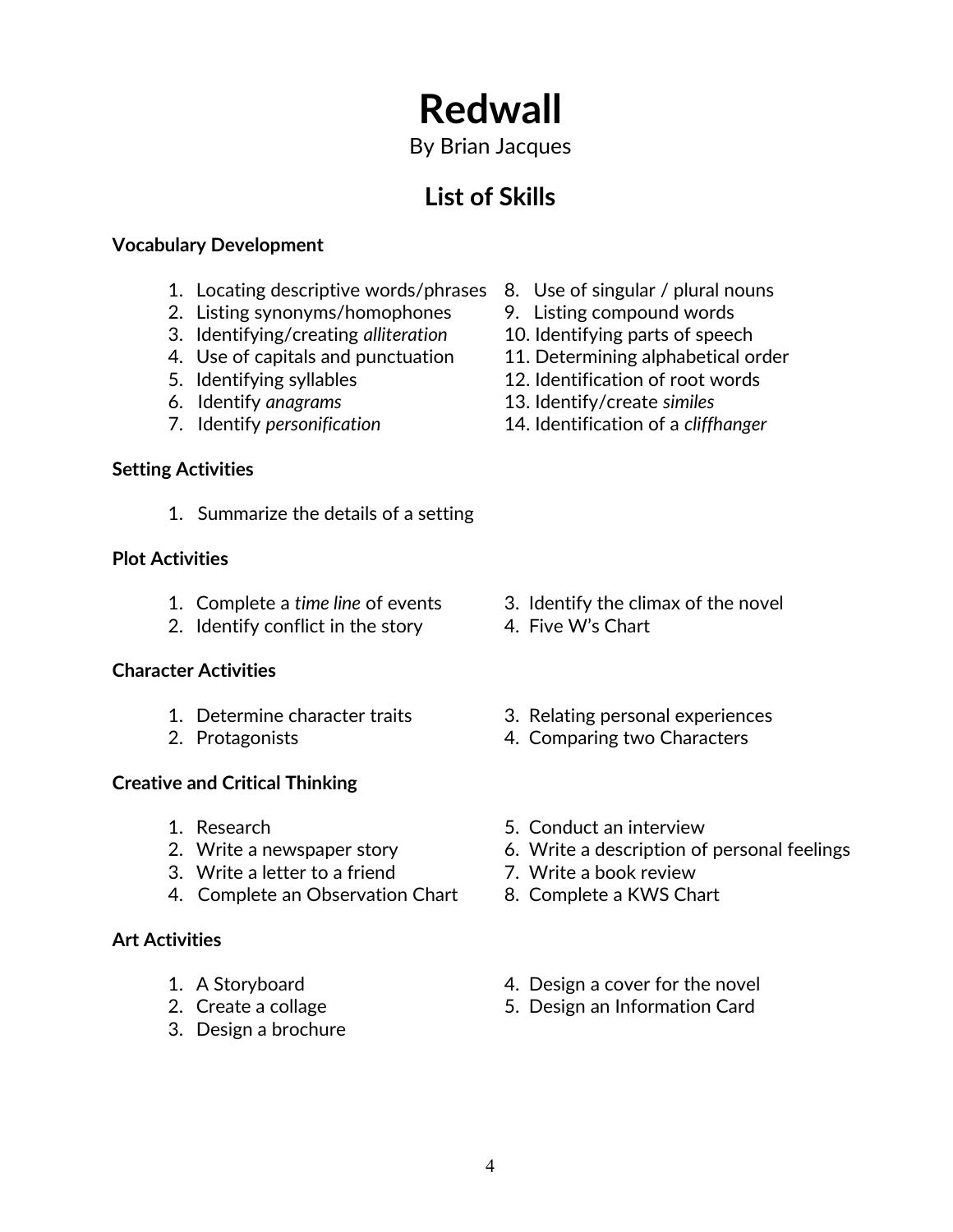By Brian Jacques



**Synopsis**

 As Redwall Abbey's creatures bask in the glorious Summer of the Late Rose, all is quiet and peaceful. But not for long. Cluny the Scourge is coming! And the evil one-eyed rat warlord is prepared to do bloody battle to get exactly what he wants. [The Publisher]

> For a more complete synopsis of this novel please go to the website http://en.wikipedia.org/wiki/Redwall (novel[\)](http://en.wikipedia.org/wiki/Redwall_(novel))

#### **Author Biography** *Brian Jacques*

 Brian Jacques (pronounced 'jakes') was born in Liverpool, England on June 15th, 1939. At the age of ten, on his very first day at St. John's School he was given an assignment to write a story about animals. He wrote a short story about a bird who cleaned a crocodile's teeth. Brian's teacher would not believe that a ten year old could write so well. When young Brian refused to falsely say that he had copied the story, he was caned as "a liar". He had always loved to write, but it was only then that he realized he had a talent for it.

 As an adult Brian also ran a weekly radio show on BBC Radio Merseyside, until October 2006, where he shared his comedy and wit, and played his favourites from the world of



opera - he was a veritable expert on The Three Tenors. When he was wasn't writing, Brian enjoyed walking his dog 'Teddy', a white West Highland Terrier, and completing crossword puzzles. When he found time he read the works of Mario Puzo, Damon Runyon, Richard Condon, Larry McMurtry, and P.G. Wodehouse. He was also known to cook an impressive version of his favourite dish, spaghetti and meatballs.

Sadly, Brian passed away on February  $5<sup>th</sup>$  2011.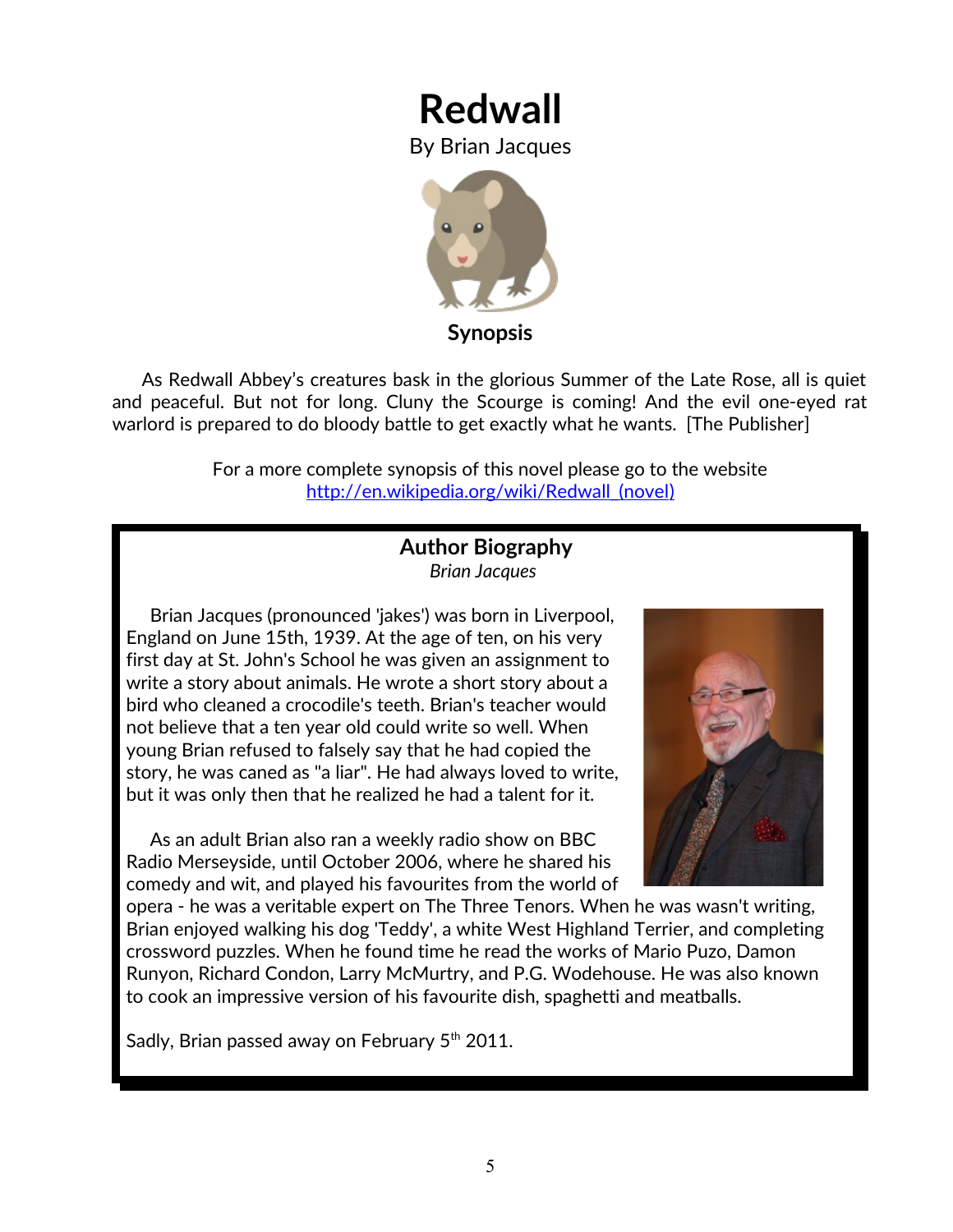By Brian Jacques



Student Name

| Assignment | Grade / Level | Comments |
|------------|---------------|----------|
|            |               |          |
|            |               |          |
|            |               |          |
|            |               |          |
|            |               |          |
|            |               |          |
|            |               |          |
|            |               |          |
|            |               |          |
|            |               |          |
|            |               |          |
|            |               |          |
|            |               |          |
|            |               |          |
|            |               |          |
|            |               |          |
|            |               |          |
|            |               |          |
|            |               |          |
|            |               |          |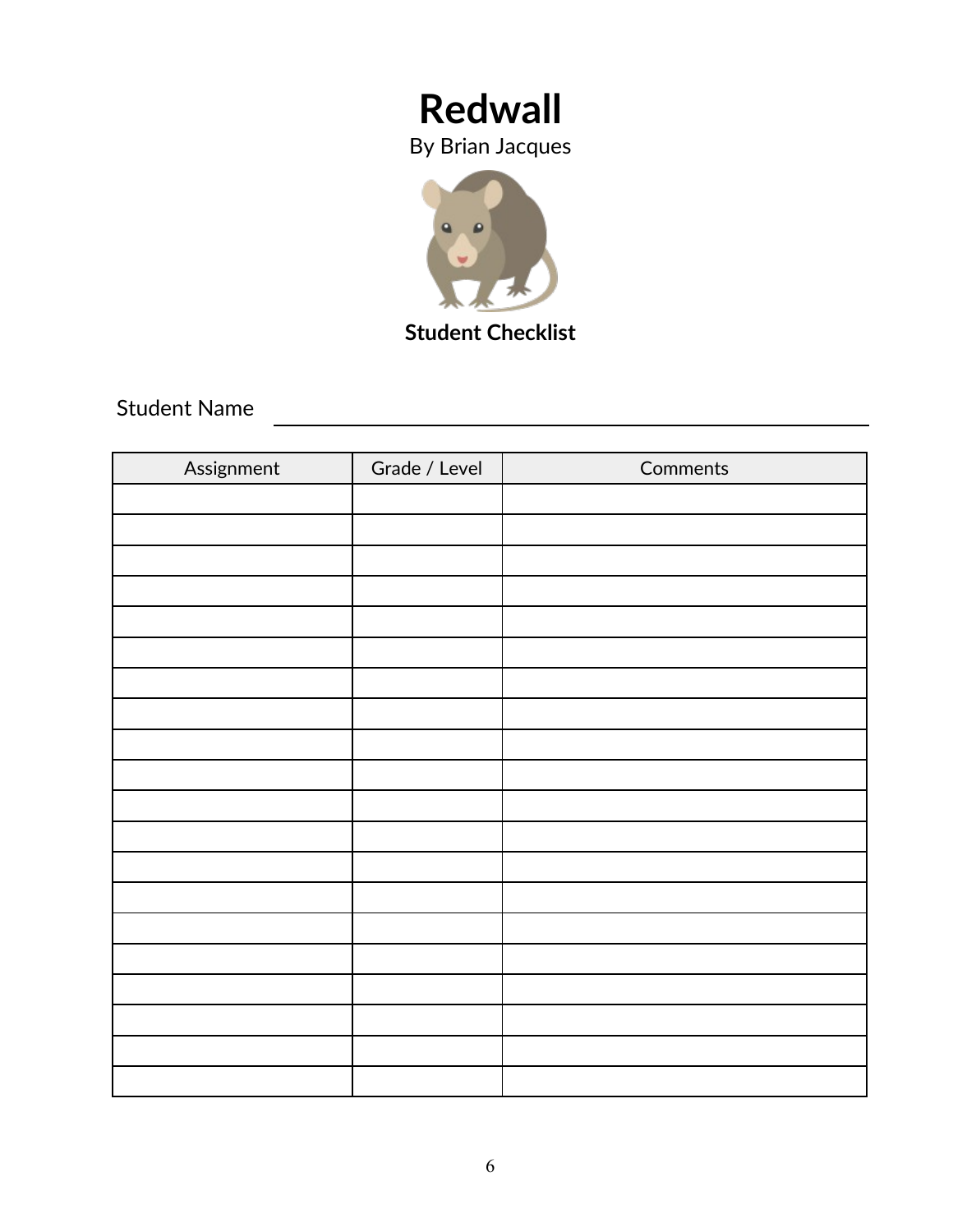

*By Brian Jacques*

Name: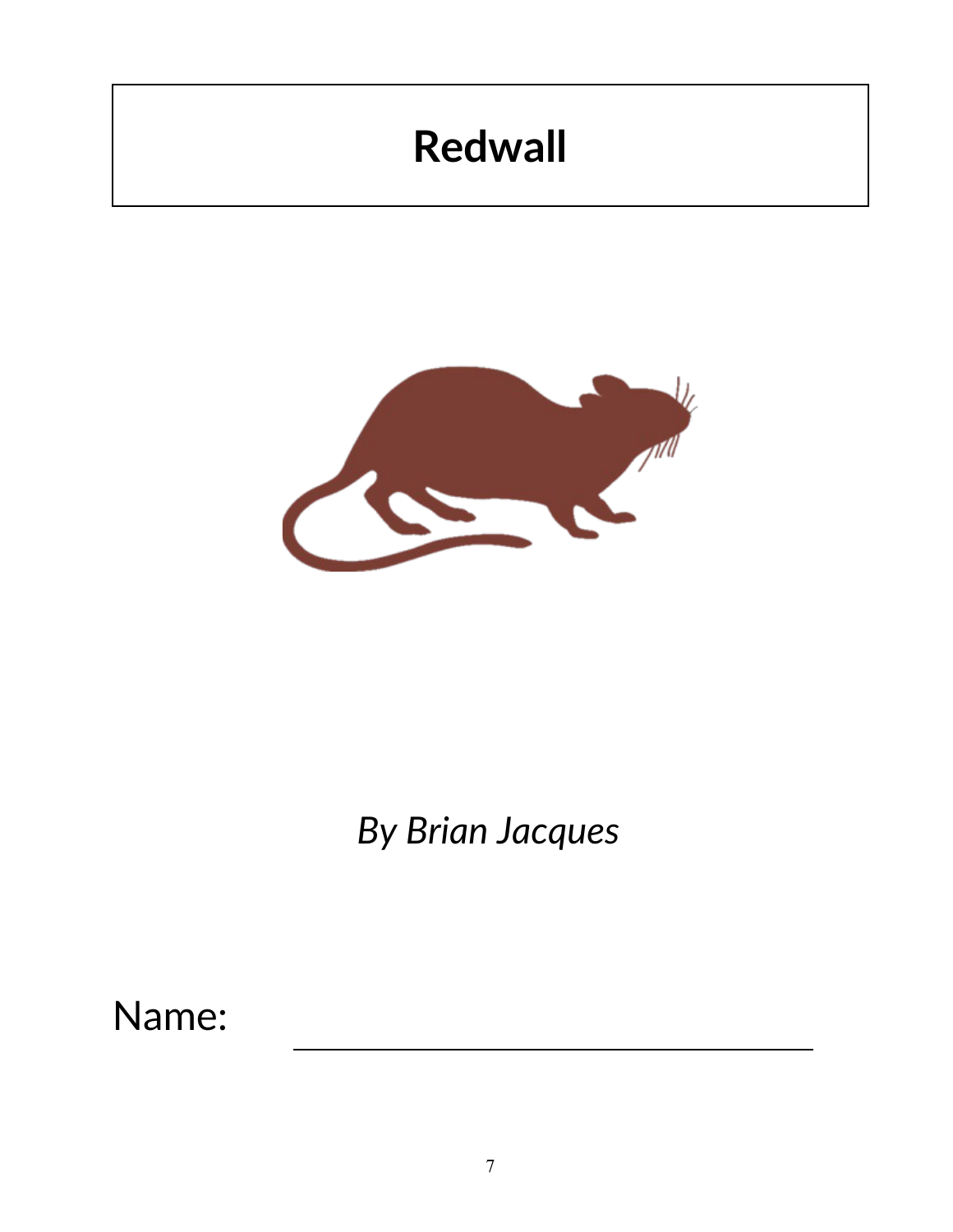By Brian Jacques

### **BOOK 1 - Chapters 1 - 5**



### **Before you read the chapters**:

The **protagonist** in most novels features the main character or "good guy". The protagonist of *Redwall* is a fearless mouse by the name of Matthias, who experiences many incredible adventures as the story unfolds. Think back on some of your favorite characters from past novels you have read or movies you've seen. What do you think makes for an especially interesting **protagonist**?

## **Vocabulary:**

Choose a word from the list to complete each sentence.

| solemn      | ambitions      | festivities | vocation  | legerdemain     |
|-------------|----------------|-------------|-----------|-----------------|
| temperament | confidentially | infrequent  | enchanted | insubordination |

1. The village people avoided the forest because they felt that it was \_\_\_\_\_\_\_\_\_\_\_\_\_.

2. The funeral procession was a most \_\_\_\_\_\_\_\_\_\_\_\_\_\_\_\_\_ sight.

- 3. Jake picked blacksmithing as his chosen \_\_\_\_\_\_\_\_\_\_\_\_\_\_\_ when he was only eleven.
- 4. I was told the thief's name \_\_\_\_\_\_\_\_\_\_\_\_\_\_\_\_ by an anonymous person.
- 5. No magician can produce his tricks with such effortless \_\_\_\_\_\_\_\_\_\_\_\_\_\_\_ as Merlin.
- 6. The old miser had a most disagreeable  $\frac{1}{2}$
- 7. The \_\_\_\_\_\_\_\_\_\_\_\_\_\_ celebrating the prince's birth were marked by widespread joy.
- 8. The corporal was charged with \_\_\_\_\_\_\_\_\_\_\_\_\_\_ and was sentenced to KP duty.
- 9. The mayor's \_\_\_\_\_\_\_\_\_\_\_\_\_\_\_ were squelched when he was charged with theft.
- 10. You will find his lapses in judgment are quite \_\_\_\_\_\_\_\_\_\_\_\_\_\_\_.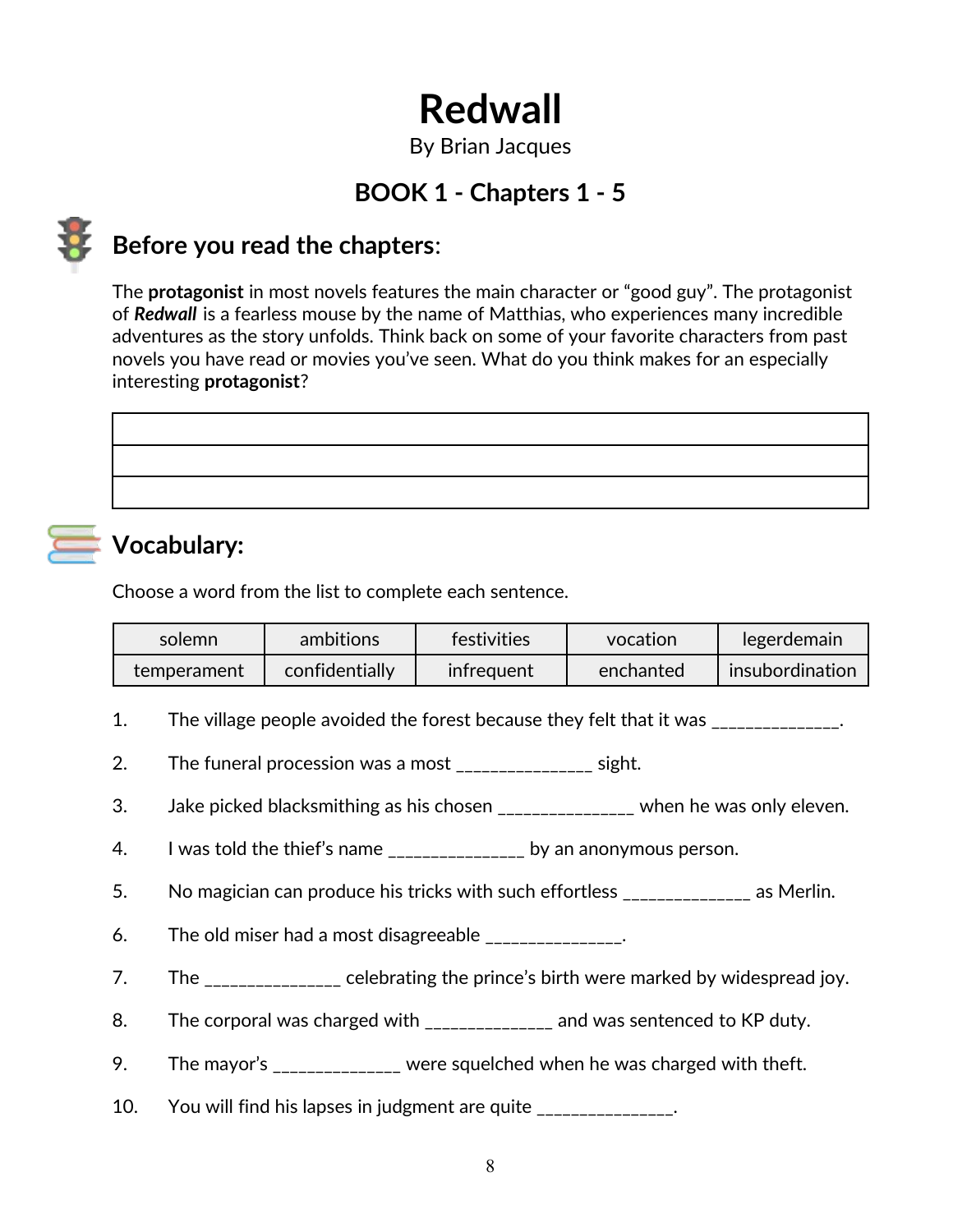

1. What is the **setting** of Chapter One?

| <u> 2000 - Andrea Andrew Amerikaanse kommunister († 1950)</u> |  |
|---------------------------------------------------------------|--|

2. Match each name with the proper description:

| 1              | <b>Matthias</b>              | A | A badger.               |
|----------------|------------------------------|---|-------------------------|
| $\overline{2}$ | Cornflower                   | B | Head of the Abbey.      |
| 3              | <b>Father Abbot Mortimer</b> | C | Lost his eye to a pike. |
| 4              | <b>Brother Methuselah</b>    | D | A silly and outspoken   |
| 5              | Cluny                        | E | The protagonist of the  |
| 6              | Constance                    | F | A Churchmouse.          |
|                | Colin                        | G | The oldest resident of  |
|                |                              |   |                         |

| 1              | <b>Matthias</b>              | A | A badger.                             |
|----------------|------------------------------|---|---------------------------------------|
| $\overline{2}$ | Cornflower                   | B | Head of the Abbey.                    |
| 3              | <b>Father Abbot Mortimer</b> |   | Lost his eye to a pike.               |
| 4              | <b>Brother Methuselah</b>    | D | A silly and outspoken vole.           |
| 5              | Cluny                        |   | The protagonist of the story.         |
| 6              | Constance                    |   | A Churchmouse.                        |
| 7              | Colin                        |   | The oldest resident of Redwall Abbey. |

- 3. **Foreshadowing** is a literary device in which the author provides a hint as to possible future events. There is an example of foreshadowing near the end of Chapter One when the Abbot says to Matthias, *The day of the warrior is gone, my son. We live in peaceful times…* If this is indeed an example of foreshadowing, what might the author be trying to warn the reader about?
- - 4. In Chapter One, after Martin had slain the wildcat and recovered from his wounds, what solemn vow did the Order take?

5. Describe how Cluny and the other rats arrived in the area near Redwall Abbey.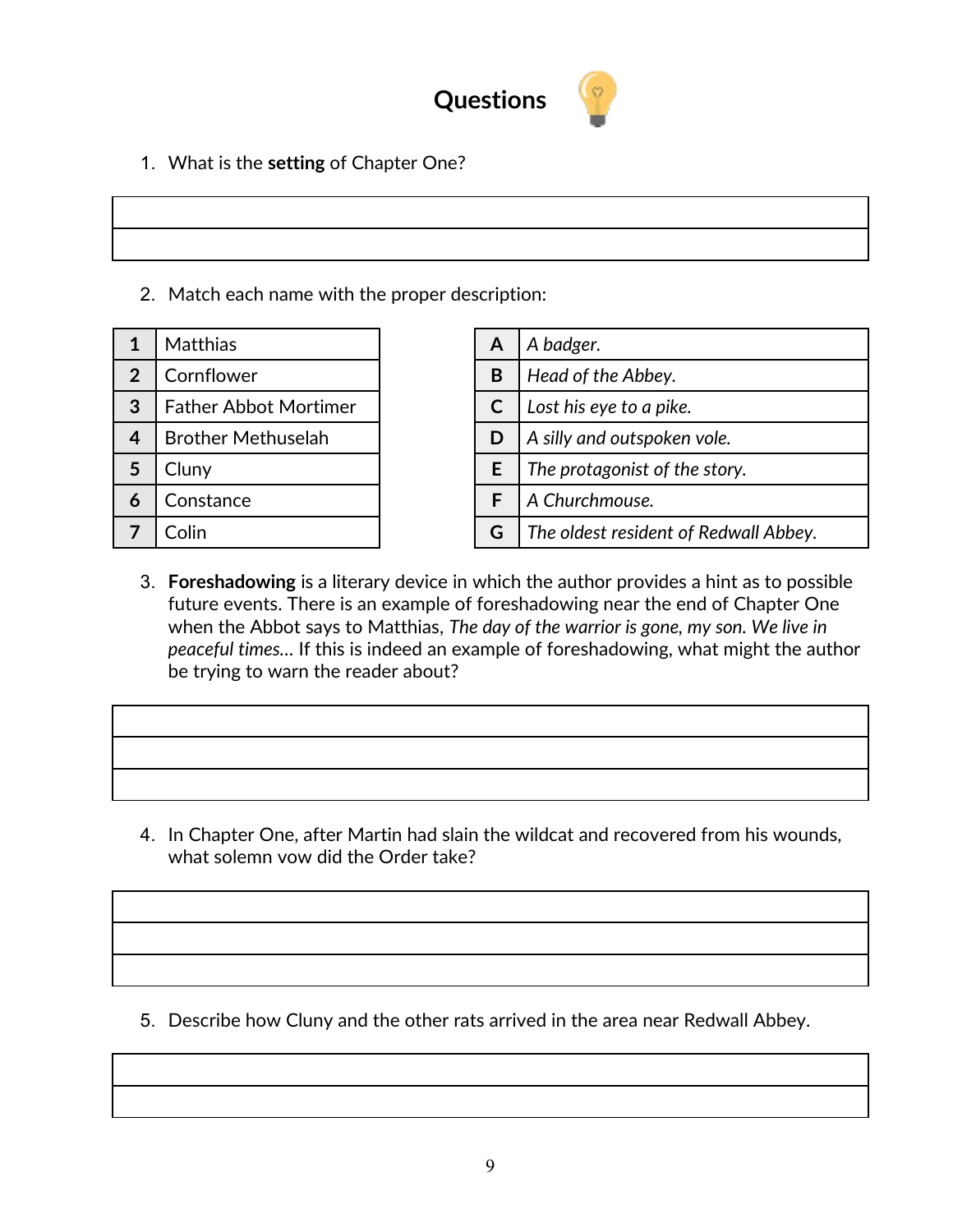6. Investigate: What is a *bilge* rat?

7. Cluny's army of rats totaled about \_\_\_\_\_\_ in number. His second-in-command was  $\frac{1}{2}$  Atop Cluny's personal standard was the skull of a  $\frac{1}{2}$ 

8. What was Friar Hugo's particular responsibility in the Abbey?

9. Describe the circumstances which resulted in Skullface's death.

 10. Describe how Constance saved Matthias and the Churchmouse family from being killed.

### **Good to Know**

Historically, an **abbey** is a collection of buildings centered around a church and inhabited by monastics (or monks). An abbey was often fortified, for they typically contained items of value. The community was usually governed by an abbot and they were often self-sufficient It was common for an abbey to contain gardens, mills, stables, and workshops. One of the most famous abbeys is **Westminster Abbey** in London, England. You can check out its website at [http://www.westminster-abbey.org](http://www.westminster-abbey.org/)

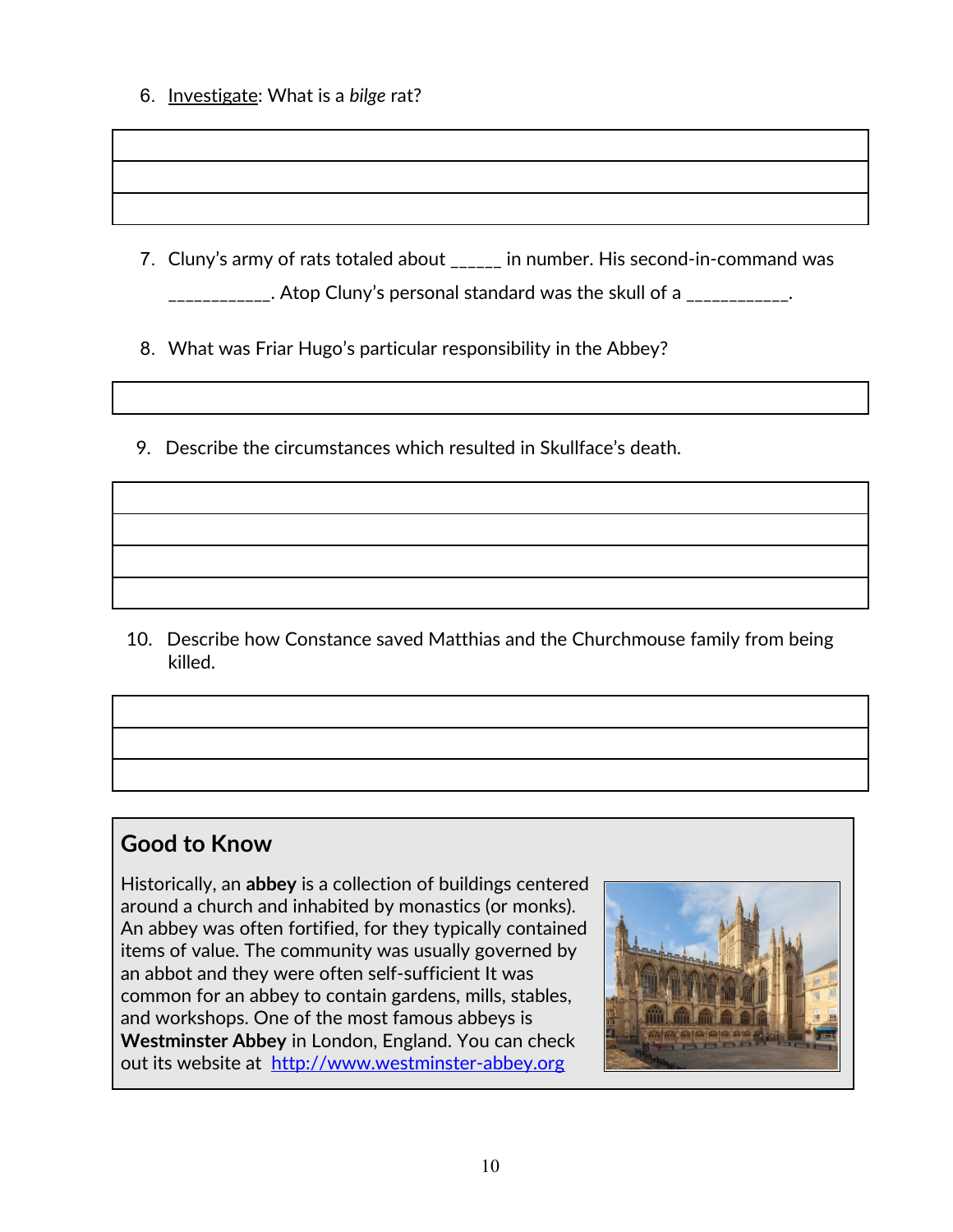## **Language Activities**



### **A***.* **Check Out a Real Abbey**

**Redwall Abbey** seems like a wonderfully fascinating (and mysterious) place. Around the world there are many incredible abbeys which are open for the public to visit. Some of these abbeys date back hundreds of years and include secret passageways, hidden rooms, execution chambers and countless other unbelievable mysteries.

Using resources in your school library or on the Internet do a further investigation of one of these English abbeys (or one approved by your teacher): **Westminster Abbey, Battle Abbey, Fountains Abbey, Whitby Abbey, Wall of Glastonbury Abbey**, or **Buckfast Abbey**. Your investigation should uncover at least



three fascinating facts about the abbey and its people, as well as an appropriate picture.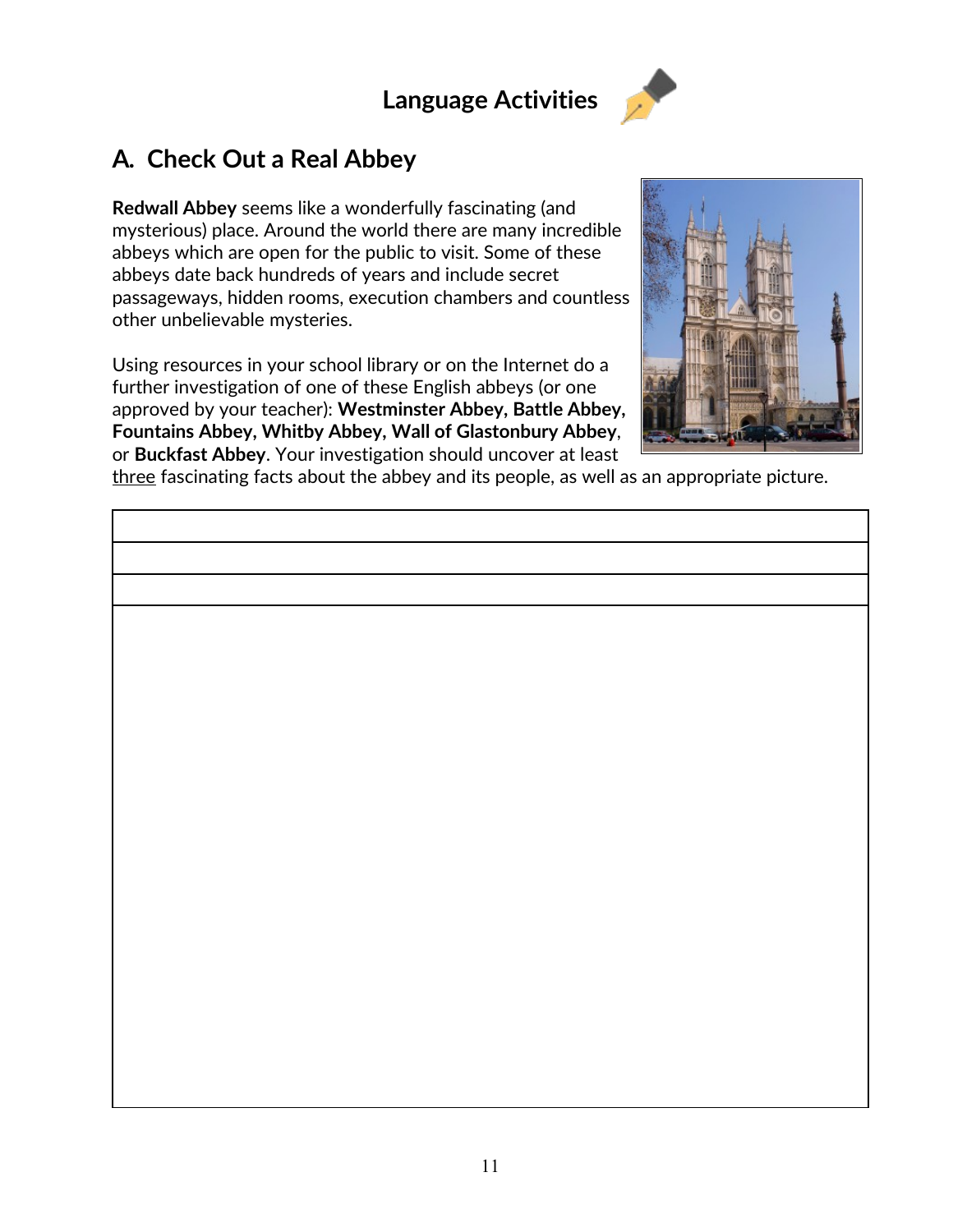**B.** We meet a number of fascinating characters from the animal world in these chapters. Match each of the animal pictures on the left with its proper name:



| A            | Otter             |
|--------------|-------------------|
| B            | Rat               |
| $\mathsf{C}$ | <b>Grayling</b>   |
| D            | <b>Fieldmouse</b> |
| E            | <b>Badger</b>     |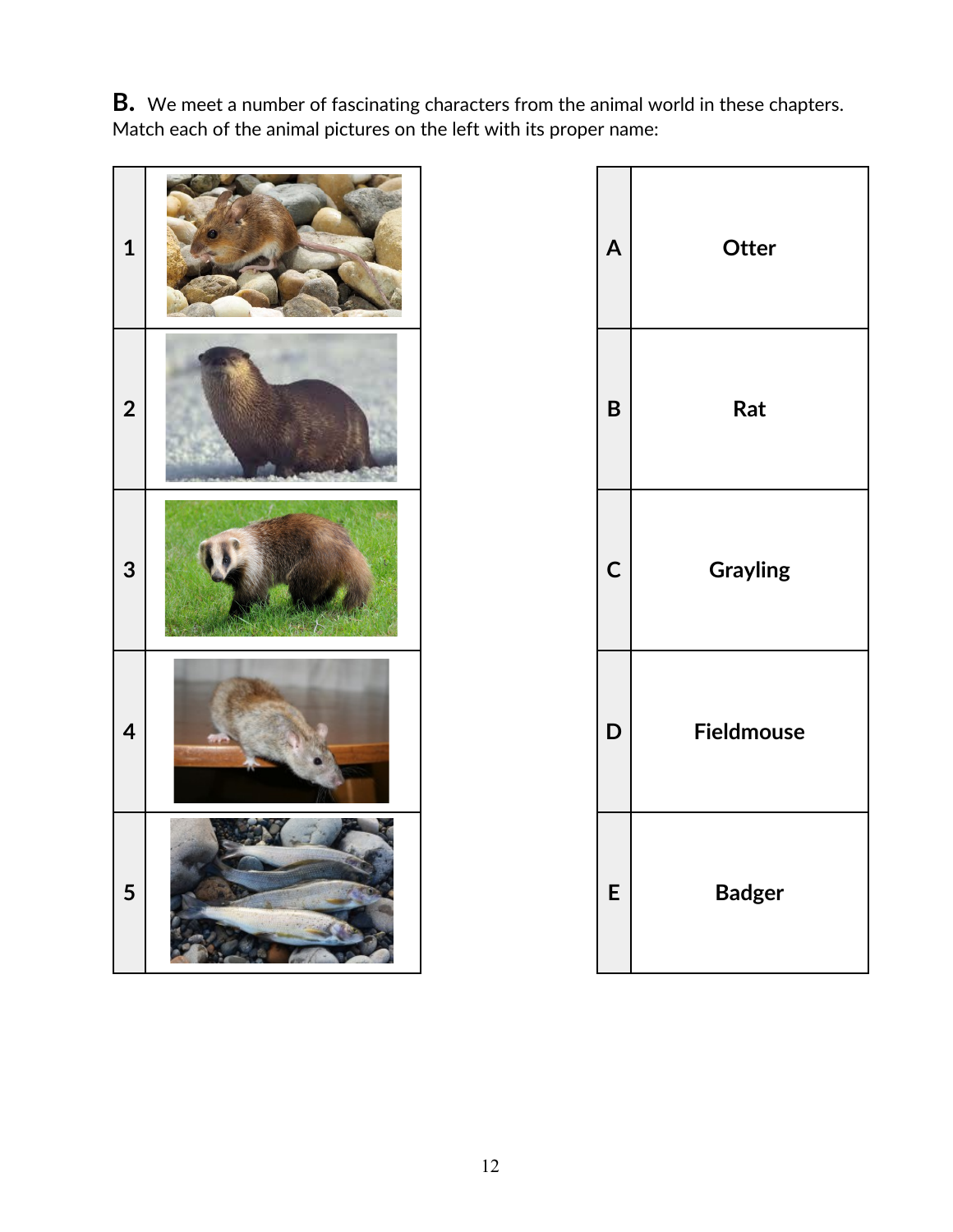**C.** Choose ten words from these chapters with two or more **syllables**. Indicate the syllables by drawing a line between each syllable. **Example**: **good / bye**.

### **D***.* **Alliteration**

The author seems to enjoy using **alliteration –** a literary device where the author repeats the same sound at the beginning of several words. An example from these chapters is "… **f**ine **f**ish **f**or the table."



Using your imagination, create your own examples of **alliteration** from the following topics. Each example must contain a minimum of three words.

| The squeak of a fieldmouse |  |
|----------------------------|--|
| The hiss of a snake        |  |
|                            |  |
| From your imagination      |  |